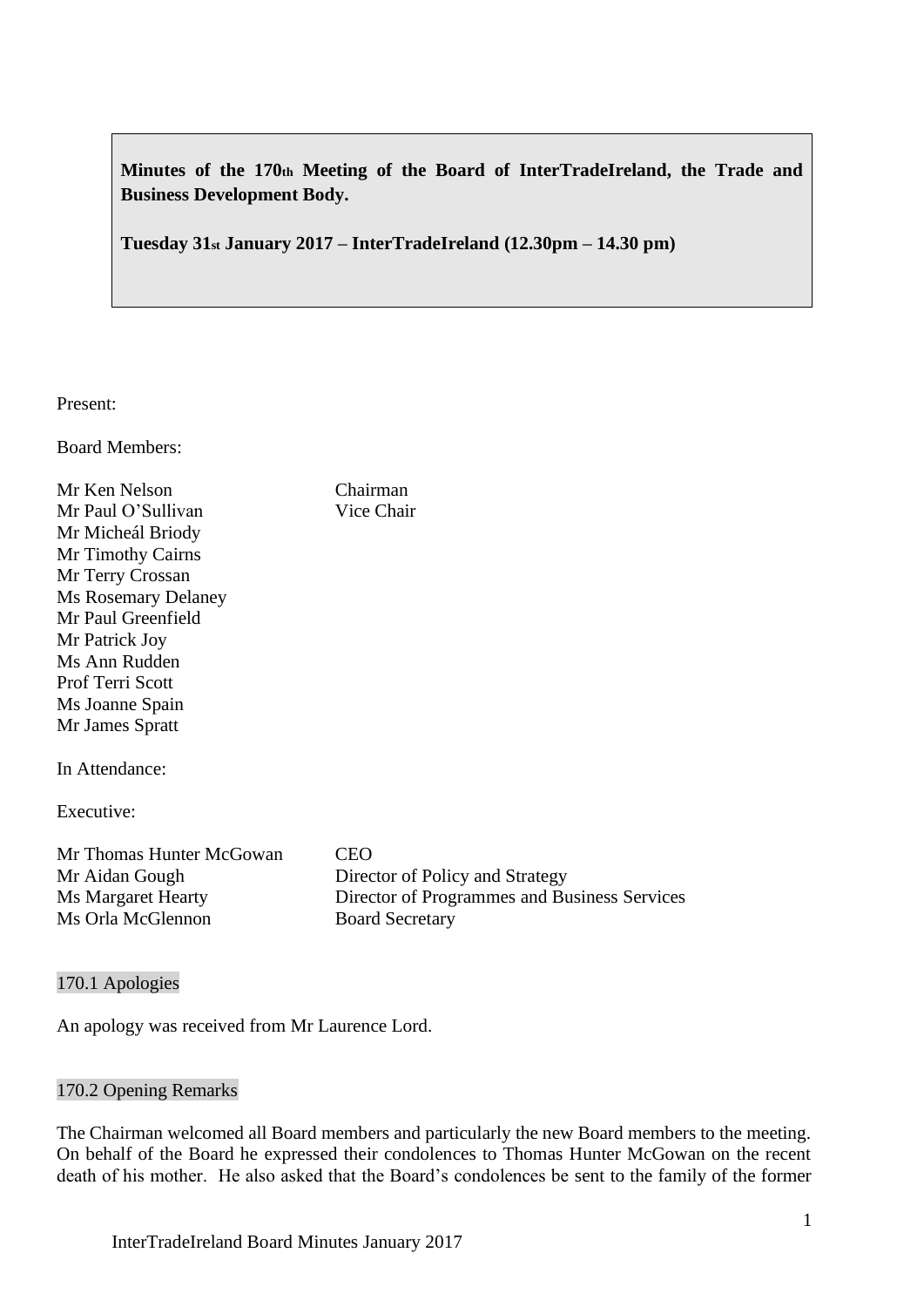Board member Kevin Norton who had recently passed away. The Chairman advised that although he had never met Kevin he is aware of the valuable contribution he had made to the organisation. All members agreed with noting within the minutes, the significant contribution Kevin had made to InterTradeIreland, citing examples of his helpfulness and support.

The Chairman thanked all Board members for their encouraging remarks following his introductory email to them. He reported that he had met with InterTradeIreland staff on 11th January and was impressed with the work being carried out. The Chairman thanked the Executive for the information they had provided and their support to date.

The Chairman recommended that as a newly constituted Board, it would be beneficial if all Board members undertook Corporate Governance Training, which he would cover under the Chairman's Business. He also suggested having two off-site Board meetings which would provide Board members with the opportunity to engage with some beneficiaries of InterTradeIreland support, meet with stakeholders and generate some PR activities.

Board members, particularly new members, were invited to tour the InterTradeIreland facilities immediately after the Board meeting.

## 170.3 Conflict of Interest

The Chairman asked members to declare any conflicts of interest relating to today's agenda. The Chairman declared a potential conflict of interest arising from his position as CEO of LEDCOM, which as a member organisation of Enterprise Northern Ireland, which is involved in the delivery of the Co-Innovate programme.

No other conflicts were declared.

# 170.4 Noting of Previous Minutes

The minutes of the November 2016 Board meeting were agreed as a true record of the meeting.

Mr Nelson noted the outgoing Chairman's authorisation of the Minutes of the 29th November 2016 Board Meeting.

## 170.6 Overview of the work of InterTradeIreland and Draft 2017 Business Plan and Draft 2017 – 2019 Corporate Plan

Mr Gough provided an overview of the 2017 draft Business Plan and 2017 – 2019 draft Corporate Plan. He advised that to date, no indications have been provided by the sponsoring Departments regarding the budgets for the 2017 Business Plan or the 2017 to 2019 Corporate Plan. He provided a summary of the targets and outputs for the Corporate Plan.

Mr Gough reported that InterTradeIreland's strategy is based on the key drivers of trade and innovation and the operational challenges of building connectivity and capabilities in SMEs across the island. Evidence based research will continue to underpin the development of InterTradeIreland activities. All programmes are individually monitored and evaluated and are found to be delivering. Mr Gough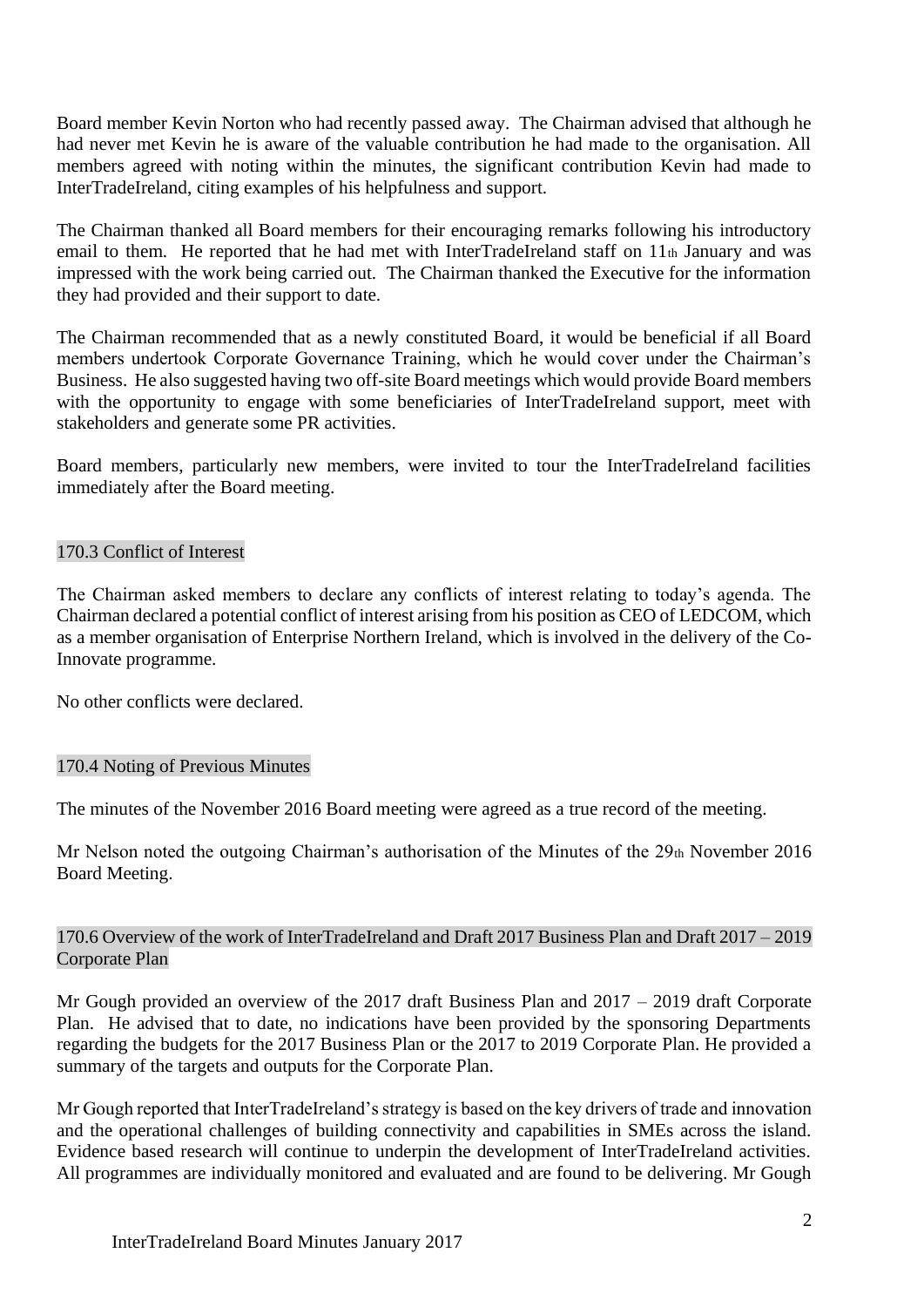advised that Business Value is reported as an aggregation of impacts from our portfolio of programmes and incorporates additional revenue generated, efficiency savings and investments made as a direct result of a company's participation on an InterTradeIreland programme. Going forward, innovation and trade will be the key focus of activities. Mr Gough reported that the creation of jobs for small businesses on the island will also continue to be a key focus for the Body. He informed the Board that demand for InterTradeIreland's initiatives remains high and considerably above places available. A key challenge for the organisation is managing the demand for our programmes. The targets continue to be stretched for next Corporate Plan.

Mr Gough outlined new initiatives which will be introduced to enhance SME growth prospects through new trading and innovation opportunities including:

- Information service of Brexit;
- Sectoral clusters:
- Value adding connectivity; and
- Digitisation of services

Ms Hearty informed the Board that trade and innovation will continue to be key areas for InterTradeIreland. The Body will concentrate on identifying and working with micro and small to medium size enterprises that are generally serving local markets but have the ambition to become exporters. This ambition to grow will be a requirement for increasing the number of businesses benefiting from support programmes such as Acumen, Public Procurement initiatives and Elevate. InterTradeIreland will continue to deliver its innovation programmes of Fusion, Challenge and Funding for Growth.

The Board discussed the 2017 Business Plan and 2017 – 2019 Corporate Plan including the uncertainty over budgets, the importance of critical mass and future challenges including the significant budget commitments going forward. The need to embrace the digital environment and the need to monitor risks was highlighted.

The Board noted the draft 2017 Business Plan and the draft 2017 – 2019 Business Plan.

#### 170.7 Chairman's Business

The Chairman asked that Board members' profiles be circulated to Board members for information.

He thanked Board Sub Committee members, including new members, for their willingness to participate on the Committees.

The Chairman advised that he had met with the former Chairman, Mr Martin Cronin and had a very constructive meeting with him.

Appreciation for Mr Cronin's work as Chairman was again expressed by the new Chairman and other Board members who had served with him.

The Board agreed that corporate governance training would be beneficial for Board members. It was agreed that training would be provided by David Nicholl, On Board Training and Consultancy Ltd, for all Board members following the next meeting on 28th February. It was agreed to re-schedule all Sub Committees to before the Board meeting on 28th February to facilitate the corporate governance training in the afternoon.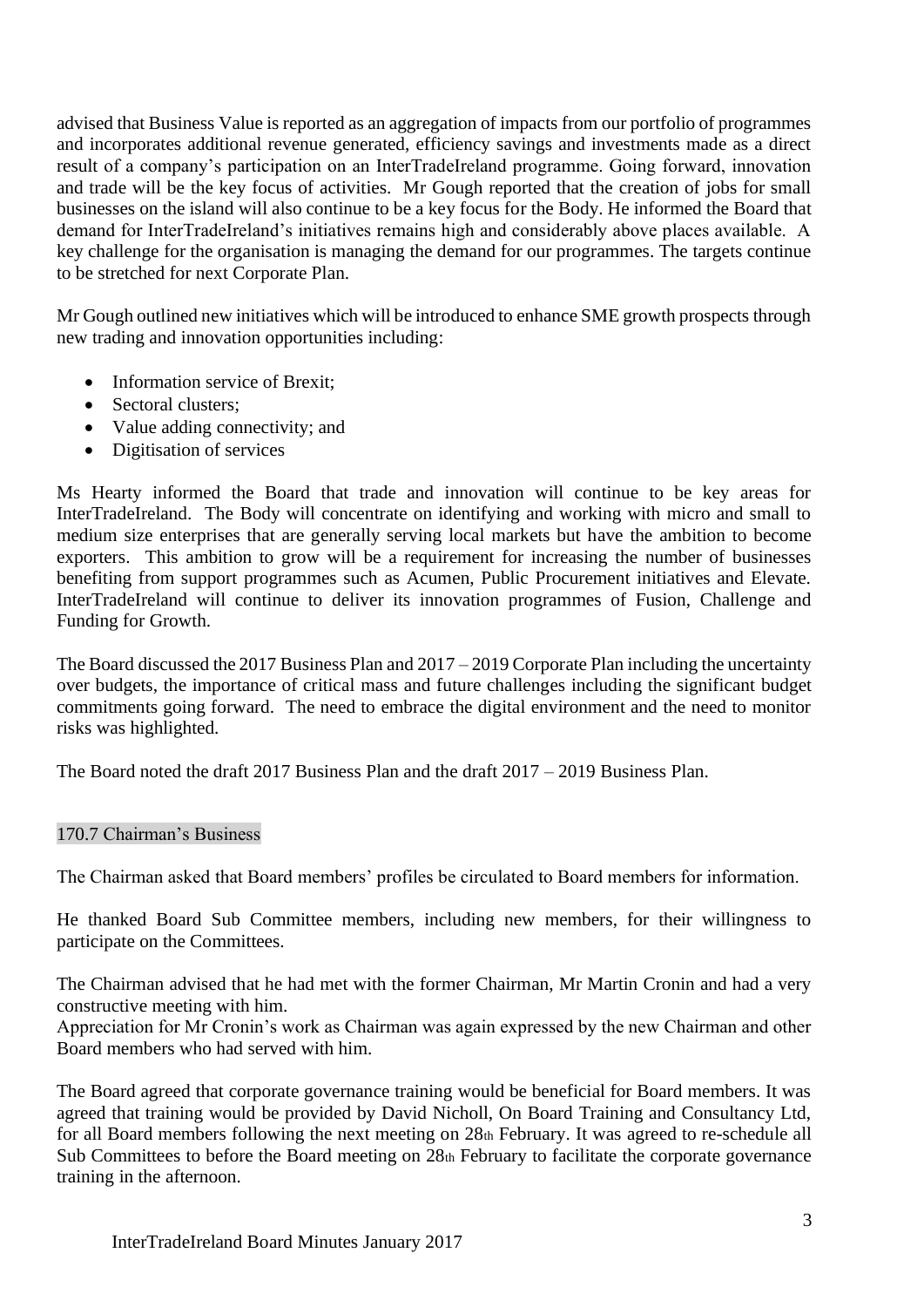The Chairman proposed holding two off-site Board meetings which would provide Board members with the opportunity to engage with some beneficiaries of InterTradeIreland support and meet with stakeholders. He advised that he would consider the matter and bring forward proposals to the Board.

#### 170.8 CEO Report

Mr Hunter McGowan presented his CEO report. He advised the Board that the Senior Leadership team had recently met with Trevor Connolly, Director of Business Engagement for the Department for the Economy. The CEO reported that he had briefed the Economy Committee in Stormont which was very well received. Representatives from two companies which had participated on InterTradeIreland programmes presented to the Committee and discussed their experiences. A wide range of issues regarding the challenges facing InterTradeIreland was discussed. Committee members complimented InterTradeIreland on the valuable work being undertaken.

The CEO advised that the Co-Innovate Letter of Offer was signed last week. Recruitment for positions to the InterTradeIreland Co-Innovate team is now underway with interviews scheduled to commence next week. The Executive are working with programme partners to finalise partnership agreements. Mr Hunter McGowan reported that expenditure on the Co-Innovate programme must comply with EU programme rules but there is some uncertainty whether expenditure on Co-Innovate must also comply with the Body's Financial Memorandum. In this regard, the Executive are of the opinion that it would be prudent to have Board approvals for Co-Innovate tenders which would be requested later in the meeting.

Mr Hunter McGowan informed the Board that he had participated in a Department for Jobs, Enterprise and Innovation (DJEI) Engagement Event on the  $30<sub>th</sub>$  January. The sectoral briefing was attended by Minister Mary Mitchell O'Connor and the implications of Brexit on the economy were a key focus of the event. The CEO reported that InterTradeIreland has worked extensively on building a positive response to give guidance and advice to SMEs on how to respond to Brexit. A number of workshops have been piloted and further workshops are planned for 2017. Mr Hunter McGowan advised that a research programme to investigate topics related to cross border trade, examine current exports performance and the potential impact of WTO tariffs on export activities was underway. This research is being undertaken by the Economic and Social Research Institute on behalf of InterTradeIreland. Support will also be given to assist businesses to navigate the uncertain landscape, including the introduction of Brexit Readiness Vouchers which will provide £1,000 (or euro equivalent) towards expert advice. The CEO advised that the results from the InterTradeIreland Business Monitor Q3 2016 have indicated that:

- 97% of businesses have no plans in place for Brexit;
- 91% of cross border traders have no experience with dealing with tariffs; and
- 80% of business say that TV is their main source of information on Brexit

The Chairman thanked Mr Hunter McGowan for his report.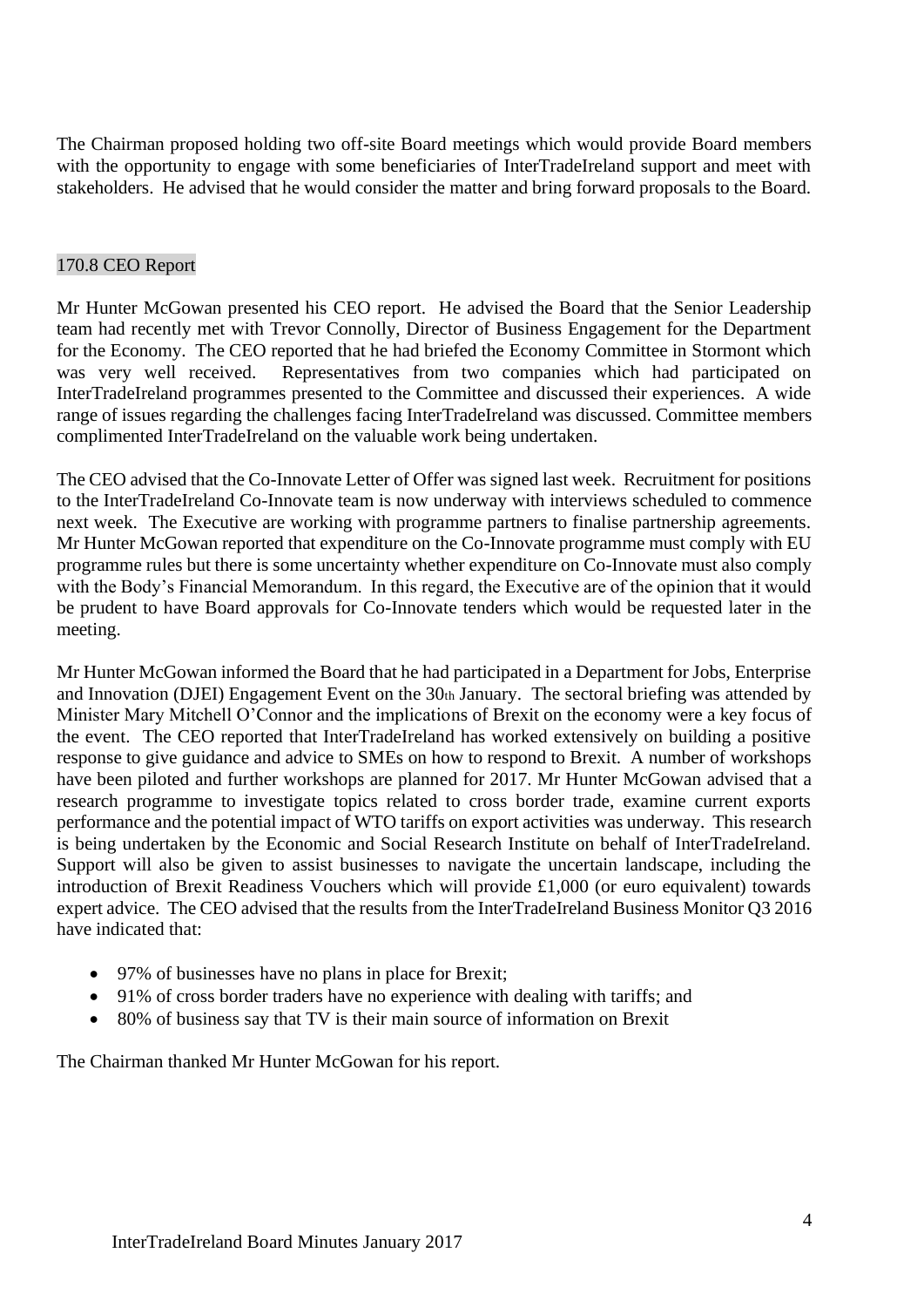#### 170.09 Board Sub Committee Reports

#### *Innovation Sub Committee Report*

Mr Spratt reported back from the Innovation Sub Committee meeting held on 29th November 2016. The Committee considered eight new Fusion applications and two deferred projects. Five projects were approved, two projects were deferred (and following submission of additional information in December were subsequently approved) and one project was rejected.

Mr Spratt advised that the Committee had expressed their deep sympathy on the sad passing of their esteemed colleague Kevin and recognised his significant contribution to the Innovation Sub Committee. He asked that their condolences be passed to his family.

The Board noted the decisions of the Innovation Sub Committee and the Chairman thanked Mr Spratt for his report.

## *Trade Sub Committee Report*

Mr Joy reported back from the Trade Sub Committee meetings held on 29th November and 15th December 2016. He advised that the Committee comprises representatives of InterTradeIreland, Local Enterprise Offices, Invest Northern Ireland, Enterprise Ireland and Údarás na Gaeltachta. The Committee considered twenty-six Acumen applications in total. Twenty projects were approved two projects were deferred for further information and four projects were rejected.

The Board was advised that there is still a strong pipeline of applications coming forward. There was some discussion regarding applications from companies availing of more than one programme. The Executive commented that businesses would be expected to progress, for example from Elevate to Acumen or Fusion to Acumen. The Board asked the Executive for some analysis on the level of multiple applications for InterTradeIreland supports.

The Board noted the decisions of the Trade Sub Committee and the Chairman thanked Mr Joy for his update.

#### 170.10 For Consideration, Discussion, Decision &/or Approval

#### *Operations Directorate Progress and Activity Report*

Ms Hearty presented the Operations Directorate Progress and Activity Report. She advised that all 2016 targets had been achieved or exceeded and budgets were on target despite significant exchange rate fluctuations. Outreach activity was an important aspect of 2016 with extensive activity planned for 2017 including various Brexit events. An event took place on 26th January to acknowledge the 2016 Fusion Exemplars. These projects were selected on criteria such as level of innovation, benefits achieved and overall contribution to the Fusion programme. Awards were made to the company, academic and graduate who all appreciated the recognition by InterTradeIreland. The event created significant publicity at local and regional level.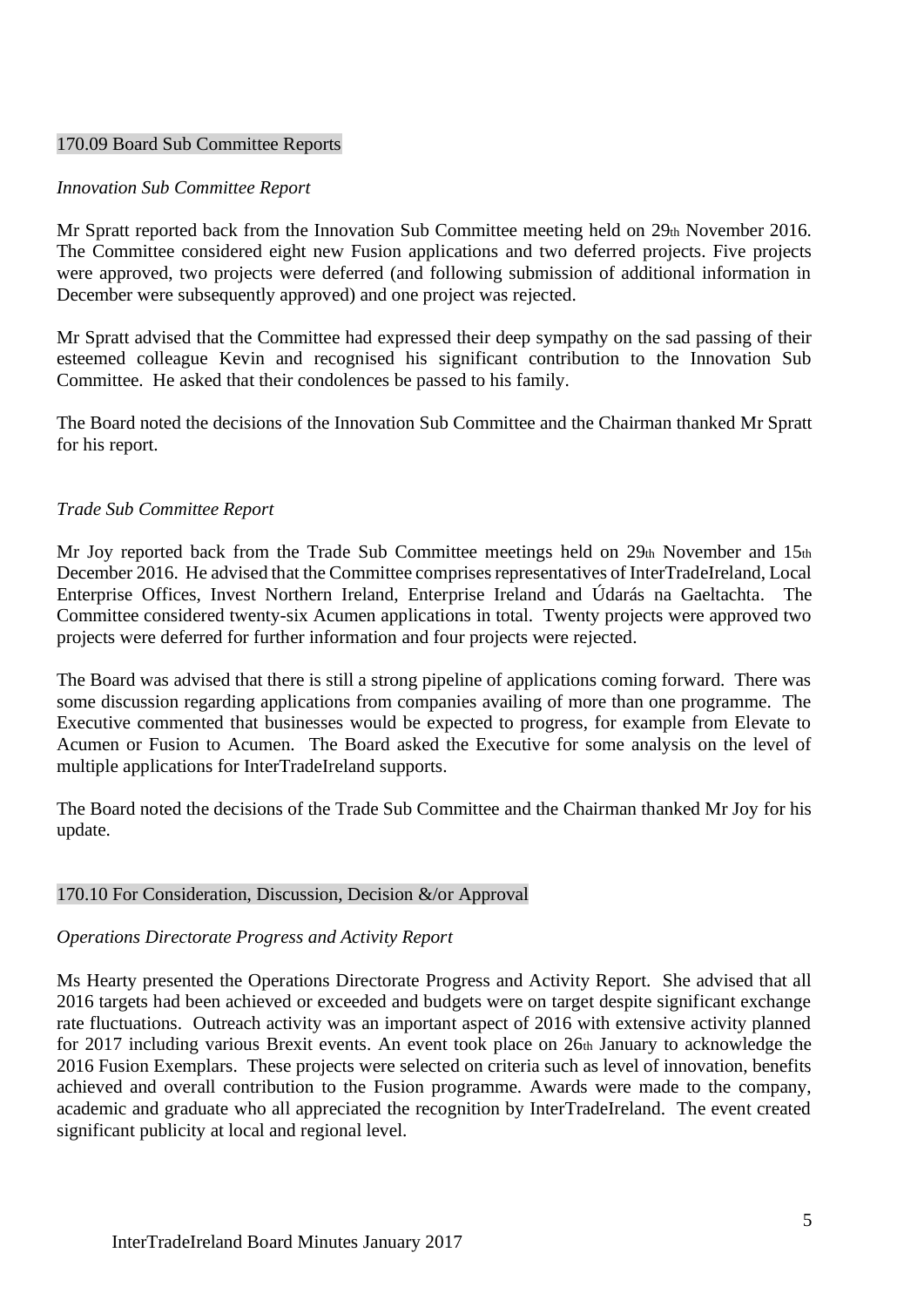Ms Hearty informed the Board that the Tender team have ambitious plans for 2017. She advised that previously, generic Meet the Buyer events had been organised but following a successful pilot last year, sector specific supplier engagements events are planned for 2017, including one which will focus on the housing strategy, North and South.

The Innova collaborative R&D programme has now completed and an independent post project evaluation completed which reported significant results. The new Interreg funded Co-Innovate programme will continue to support this important innovation activity in Northern Ireland, the Border Counties and Western Scotland.

The Chairman thanked Ms Hearty for her report.

#### *Governance and Financial Matters*

The CEO presented the Governance and Financial Matters report. He advised that all Board members are required to complete a Statement of Interests form on an annual basis to identify any potential conflicts of interest. Board members were asked to return these forms (which have been circulated to all Board members) to the Finance Manager by 28th February 2017.

Mr Hunter McGowan advised that due to the changes in the composition of the Board, the Body's Bank Mandates require updating to amend the details of the Chair and Vice Chair as authorised signatories. The Board passed resolutions authorising the Chair and Vice Chair as bank signatories which was proposed by Prof Scott and seconded by Mr Crossan. The Board also passed a resolution authorising the opening of a new bank account) to accommodate funding for the Co-Innovate programme which was proposed by Prof Scott and seconded by Mr Crossan.

He reported on the 2016 expenditure against budget set out in the summary financial statements (included in the Board papers).

The CEO informed the Board that as yet the 2017 Business Plan has not been approved by Sponsoring Departments.

The Chairman thanked the CEO for his report.

# *Tenders and Variations to Letters of Offer/Appointment*

Mr Hunter McGowan advised that there were five requests to go to tender relating to the Co-Innovate programme including those to be procured by InterTradeIreland and those being procured by its partners. He detailed the two tenders which relate specifically to the InterTradeIreland Co-Innovate budget:

- Procurement of a Management Information System
- Co-Innovate Stand 4 to establish a process that will match academic expertise with individual company research and innovation requirements on a cross border basis

The Board approved the request to go to competitive tender for these procurement exercises.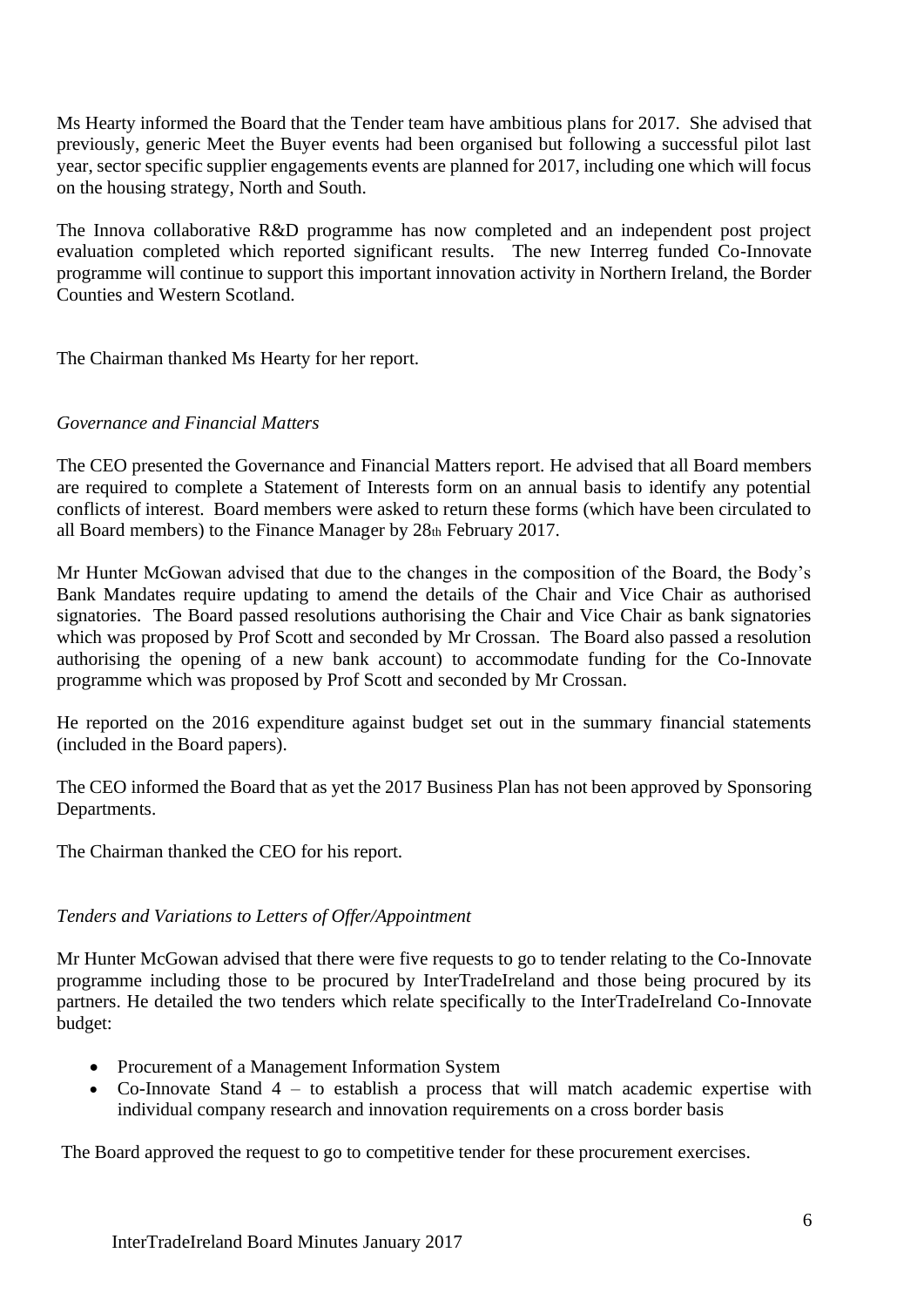Mr Hunter McGowan outlined the three tenders which relate specifically to Co-Innovate Project Partners:

- Procurement of external expertise in order to recruit companies onto the programme, to assess their eligibility for Co-Innovate, conduct an Innovation Ready Reckoner on each company and ensure that they attend. Co-Innovate Strand 1 - Project partners – ENI/LEOs
- Procurement of expertise to conduct a Business Status Review on companies that have attended strand 1 workshops and that have expressed an interest in participating on further strands of the Co-Innovate programme. Co-Innovate Strand 2 – Project partners – ENI/LEOs
- Procurement of external expertise to conduct Innovation Audits on companies expressing an interest in progressing to Strand 3, 4 or 5 of the Co-Innovate programme. Each Innovation Expert will produce a bespoke Innovation Action Plan for each company with a recommendation on the next stage of each company's innovation activity.

The Board approved the request to go to competitive tender for these procurement exercises.

# *Communications 2016 Performance Review*

Ms Delaney updated the Board on the progress and performance in relation to InterTradeIreland's communication strategy during 2016.

She advised that the Communications team prioritised five key areas in 2016:

- PR Value:
- Web Visitor Numbers:
- Social Media Followers;
- E-zine Subscribers and Open Rates; and
- Brand Awareness and Understanding

Ms Delaney reported that 2016 was a very strong year in terms of performance with most targets met. The team had to work with the smallest total communications budget to date but had driven efficiencies from all activities to deliver best value for money. Website statistics exceeded targets by 23% mainly due to the introduction of a digital advertising campaign. The number of corporate ezine subscribers dropped as a result of the system filtering out inactive subscribers but the open rate (those who open the ezine) continued to grow averaging between 33% and 35% against an industry norm of 20%. These improvements were driven by the introduction of the monthly blog amongst other things. Ms Delaney reported that PR value target for the year was surpassed despite a much reduced PR budget. Exposure throughout the year was driven by a corporate advertising campaign, active social media, and regional outreach events and through other vehicles such as the corporate ezine, partner ezines and websites. The corporate blog launched in January 2016 was very positively received with over 12,000 views.

Ms Delaney informed the Board that in 2016 public affairs activity was lower than in previous years, mainly due to operational pressures, including the Co-Innovate application and changes in the political environment. She advised that engagement in all cases was very receptive and positive. The priority for 2017 will be to engage with the new N.I. Executive following the March 2017 elections and to reengage with Irish TDs with a specific focus on the Economic Committees North and South.

Ms Delaney reported that a new Communications Strategy will be drafted in support of the 2017 to 2019 Corporate Plan. The focus for 2017 will be continuing to build relationships with relevant key